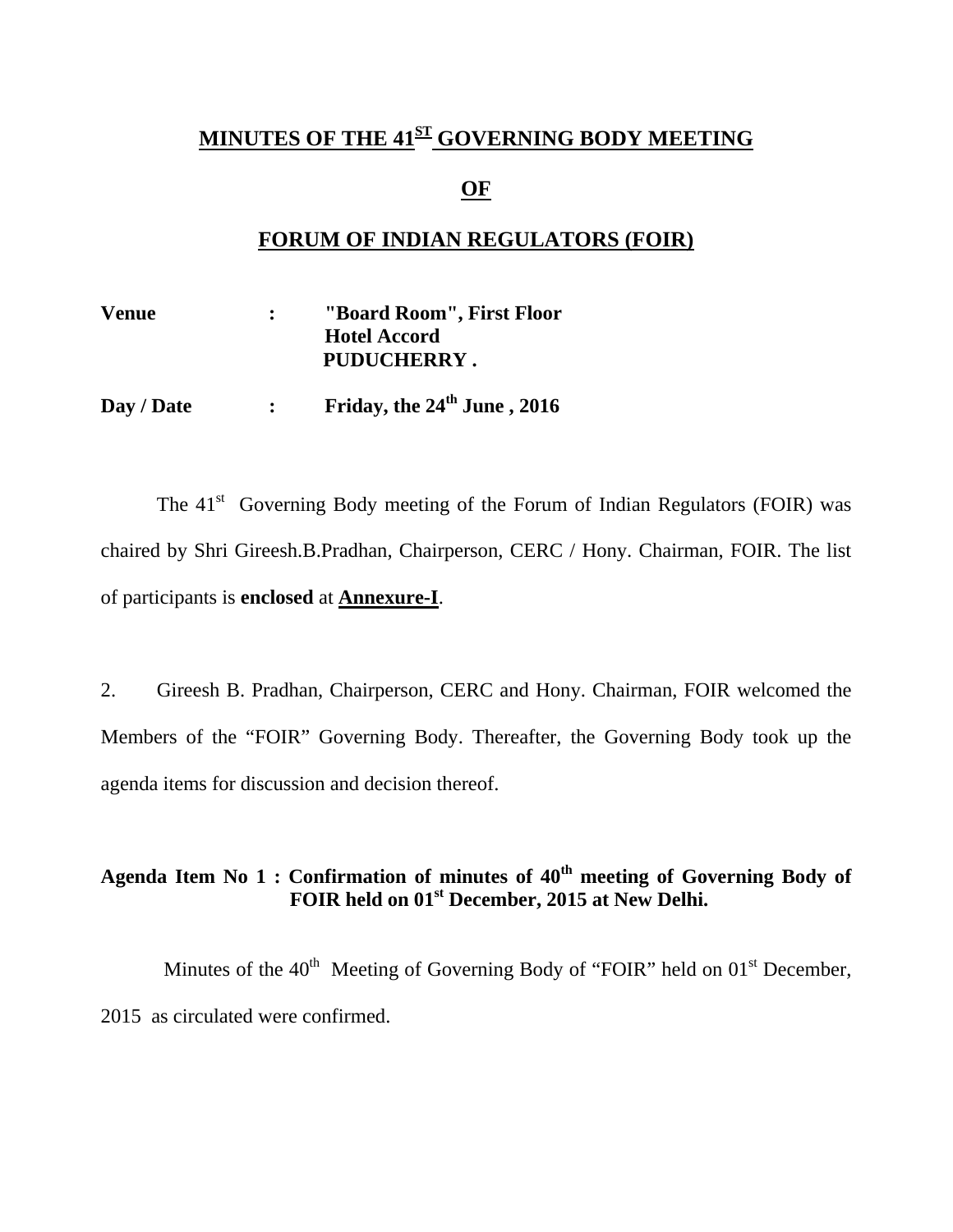### **Agenda Item No 2 : Discussion on the proposal of setting up Regulatory Research & Training Institute (RRTI).**

Members were apprised that the renovation of the space for RRTI activities had been completed by the third week of March, 2016. After discussion, it was decided that while engagement of personnel for RRTI would take time, FOIR Sectt. could also initiate steps to organize a capacity building program for the Chairpersons / Members / senior most officials of all the Regulatory Commissions and Authorities on "cost" basis. The program should cover regulatory challenges faced and best practices of various infrastructure sectors. As this capacity program will be the flagship program of RRTI, it is mandatory that each State sends atleast one member to participate. The proposal thus decided was unanimously accepted.

#### **Agenda Item No 3 : Reconstitution of the Governing Body for the FY 2016-17.**

 The proposed reconstitution of the Governing Body of "FOIR" for FY 2016-17 was noted and endorsed. A copy of the reconstituted Governing Body is placed at **Annexure-II**

The members also noted with concern regarding the vacancies existing in the Governing Body for representation from sectors (other than electricity) and instructed FOIR Secretariat to write to TRAI, Warehousing Development and Regulatory Authority and Forward Market Commission inviting them to join FOIR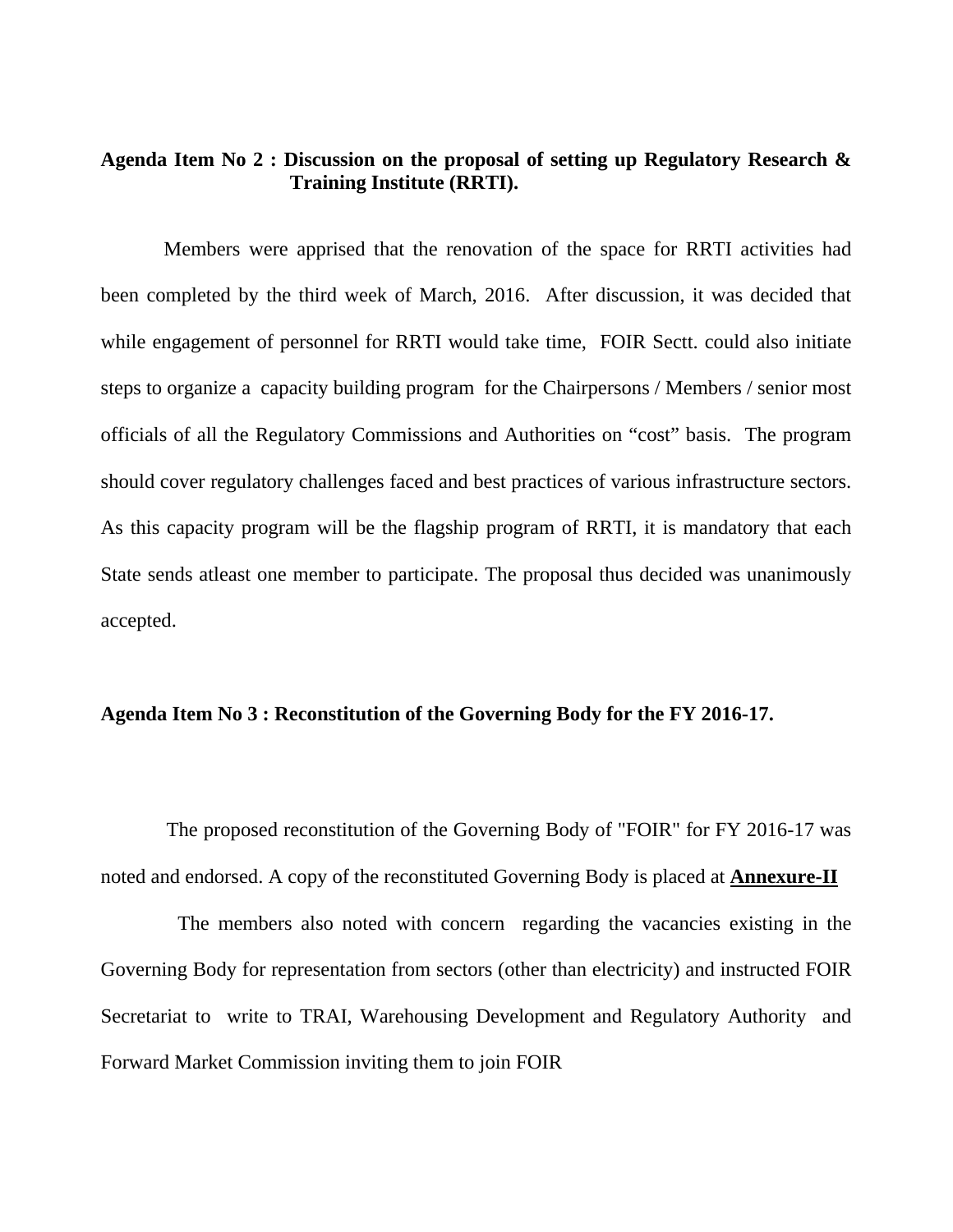## **AGENDA ITEM NO 4: Annual Accounts of "FOIR" for FY 2015-16.**

The Balance Sheet and Income & Expenditure Account along with the Schedules and Notes on Accounts of "FOIR" for the FY 2015-16 were noted and endorsed.

The members, particularly appreciated the initiative suggested by Hony. Secretary, Shri A.K.Singhal, Member, CERC to take a certification from the bankers of FOIR with respect to the flexi deposits of Rs.2.83 Crores (which are usually not issued in the form of certificates) and stated that this practice should be followed in future as well .

The members also recommended that FOIR Sectt. can write to all members seeking a one time donation to the Corpus of FOIR which will be used for the purpose for which FOIR has been established.

The Governing Body, further "resolved that

- 1. The Balance Sheet and Income & Expenditure Account along with the Schedules and Notes on Accounts of "FOIR" for the FY 2015-16 be adopted and approved with a direction to place the same in the  $17<sup>th</sup>$  AGM of FOIR.
- 2. The Hony. Chairman, Hony. Secretary, Hony. Treasurer and Executive Secretary, FOIR are hereby authorized to sign the Annual Accounts of FOIR on behalf of the Governing Body.
- 3. The Hony. Chairman / Chairperson, CERC is authorized for appointment of the Auditors for auditing the Accounts of FOIR for the year 2016-17 and their remuneration.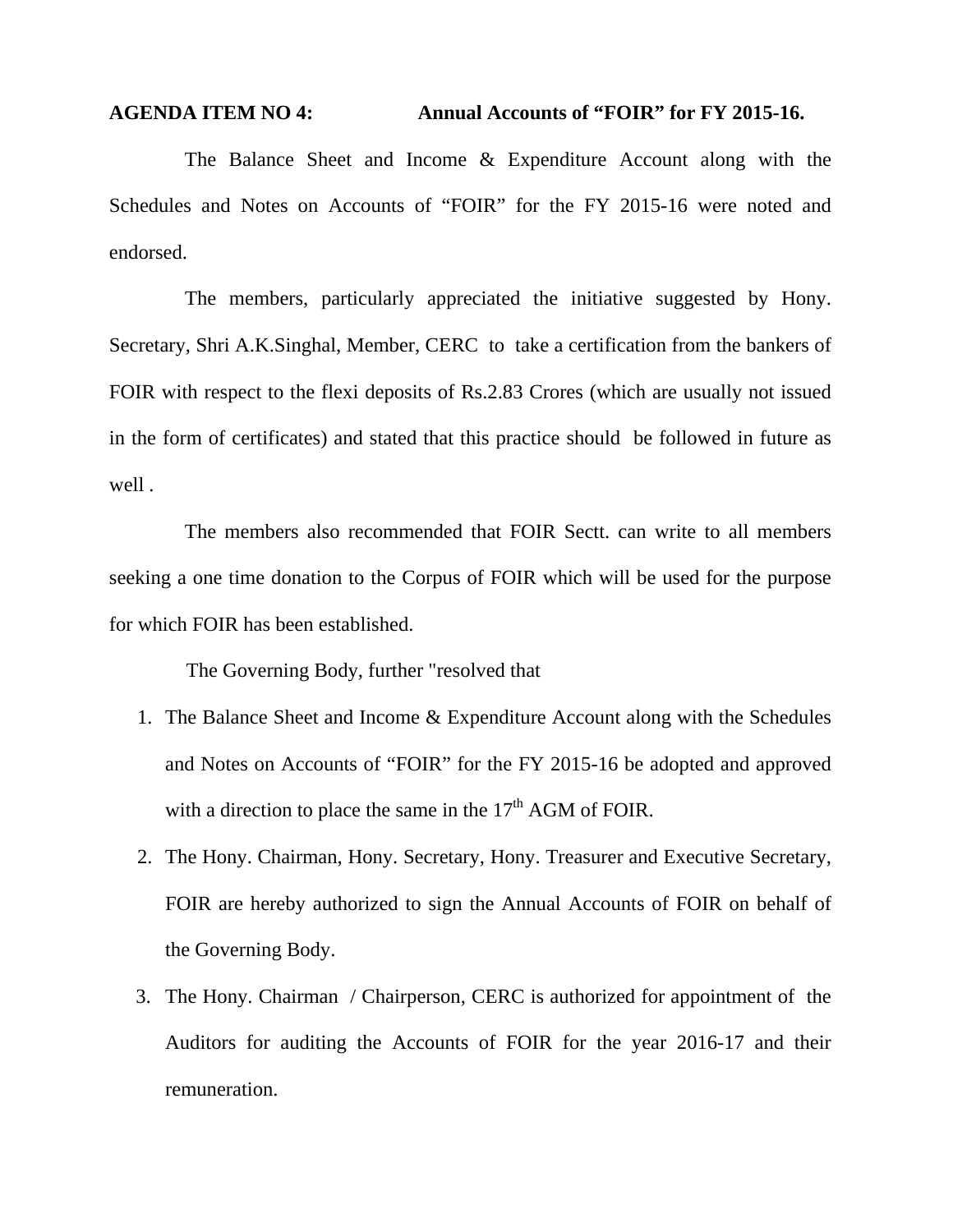4. The Executive Secretary is authorized to file various returns and documents with the concerned authorities, viz., change of address and Annual list of managing body with the Registrar of Joint-Stock Companies and Income Tax Returns, filing of documents for claiming exemption from deduction of tax at source (TDS) etc., with the Income Tax Department and also authorized to incur expenditure on behalf of the FOIR."

#### **AGENDA ITEM NO. 5: Budget of FOIR for FY 2016-17.**

The salient features of the Budget Estimates of "FOIR" for the FY 2016-17 were explained by the "FOIR" Secretariat.

The proposed budget for the FY 2016 -17 was noted and endorsed.

#### **Agenda Item No 6 : Appointment of auditors of FOIR for the year 2016-17.**

 The members were appraised that M/s. R.S. Gupta & Co, Chartered Accountants, New Delhi were empanelled from the Office of the Comptroller General of India, New Delhi for the periods 2014-15 and 2015-16. The members consented to reappoint the same firm for the third consequent year i.e., FY 2016-17 after which steps to be initiated for empanelling new auditors.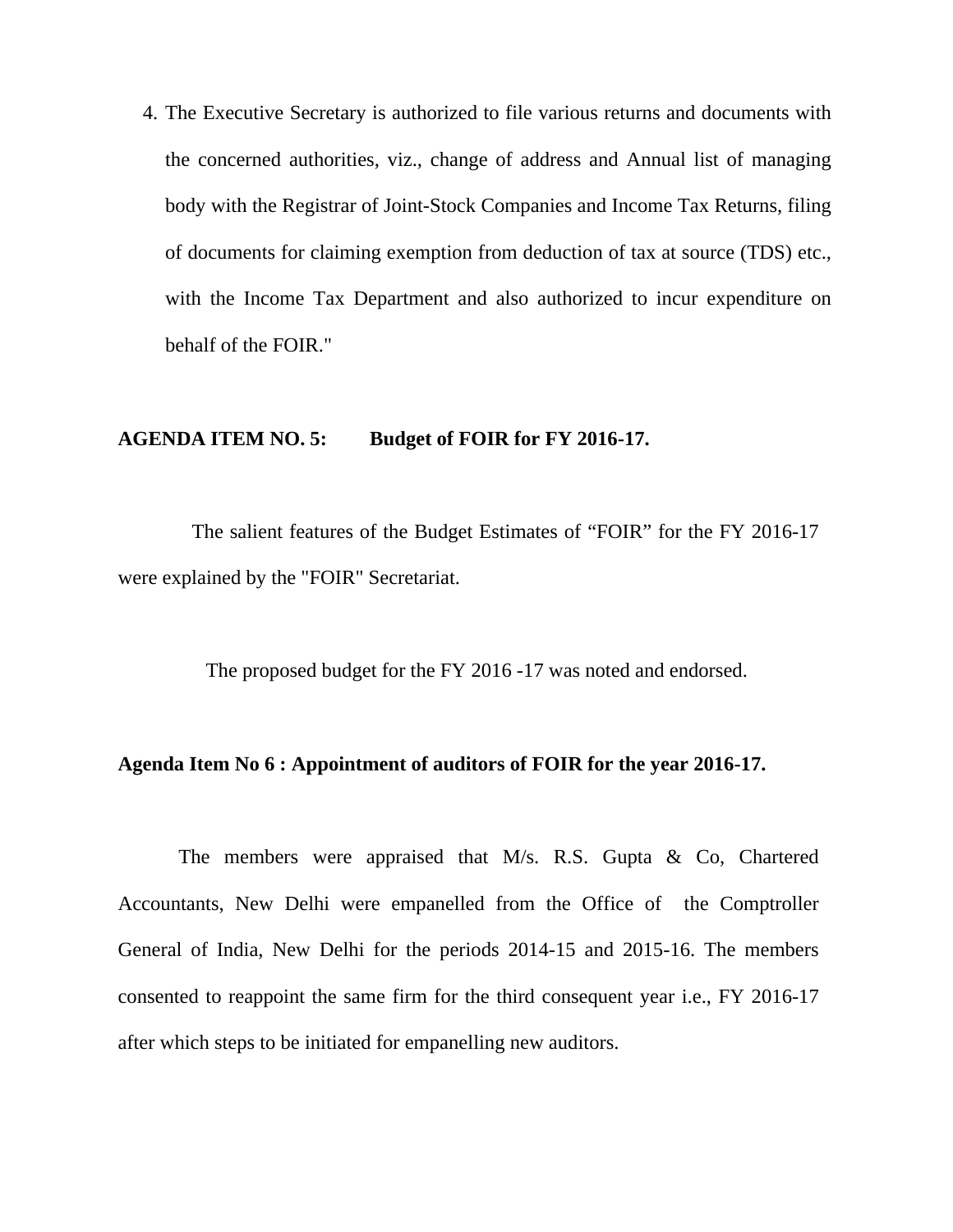### **Agenda Item No 7 : Next FOIR Workshop/Research conference.**

Shri T.S.Balasubramanian, Acting Chairperson, Tariff Authority of Major Ports (TAMP ) offered to host the next conference. However, he expressed difficulty in handling the logistics considering limited staff strength at TAMP although he reiterated that TAMP would provide all necessary financial assistance.

 At the end of the meeting, the Governing Body members noted that Shri S.C.Jha, Member, BERC was due to retire on  $17<sup>th</sup>$  July, 2016 and placed on record their appreciation to Shri S.C. Jha for his valuable contribution to the activities of FOIR.

The meeting ended with vote of thanks to the Chair.

\*\*\*\*\*\*\*\*\*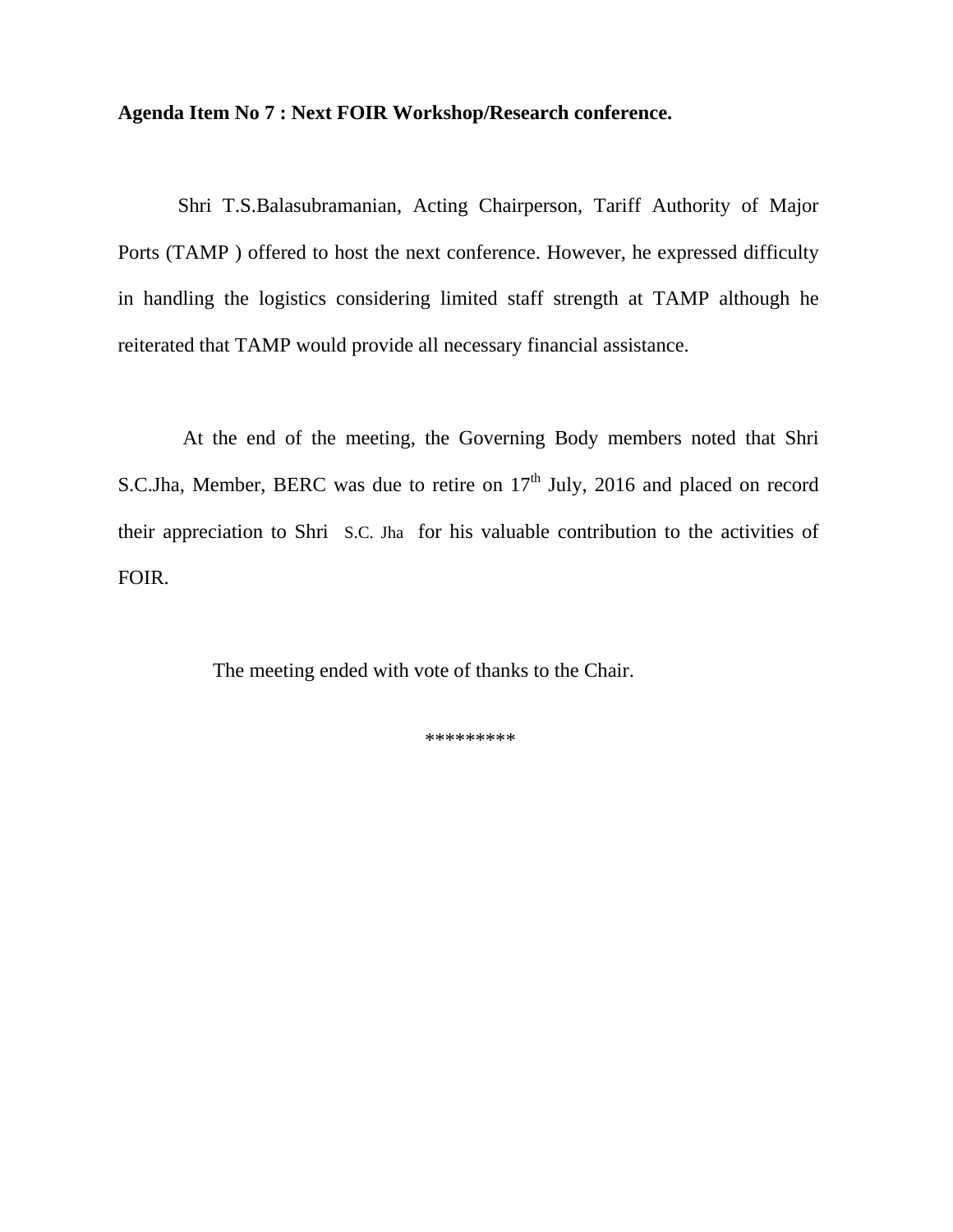## **FORUM OF INDIAN REGULATORS ( FOIR )**

#### **LIST OF PARTICIPANTS ATTENDED THE 41ST GOVERNING BODY MEETING OF FOIR HELD ON 24TH JUNE, 2016 AT HOTEL ACCORD, PUDUCHERRY.**

| <b>S. No.</b>    | Name & Designation                                     | Organisation |
|------------------|--------------------------------------------------------|--------------|
| 1.               | Shri Gireesh B. Pradhan<br><b>Chairperson</b>          | <b>CERC</b>  |
| 2.               | <b>Shri S. Machendranathan</b><br><b>Chairperson</b>   | <b>AERA</b>  |
| 3.               | <b>Shri Anand Kumar</b><br><b>Chairperson</b>          | <b>GERC</b>  |
| $\overline{4}$ . | <b>Shri T.M. Manoharan</b><br><b>Chairperson</b>       | <b>KSERC</b> |
| 5.               | Shri T.S. Balasubramanian<br><b>Acting Chairperson</b> | <b>TAMP</b>  |
| 6.               | Shri A.K. Singhal<br><b>Member</b>                     | <b>CERC</b>  |
| 7.               | Shri A.S. Bakshi<br><b>Member</b>                      | <b>CERC</b>  |
| 8.               | Dr. M.K. Iyer<br><b>Member</b><br>(Special Invitee)    | <b>CERC</b>  |
| 9.               | Shri S.C. Jha<br><b>Member</b>                         | <b>BERC</b>  |
| 10.              | Shri V.K. Shrivastava<br><b>Member</b>                 | <b>CSERC</b> |
| 11.              | Shri K.P. Singh<br><b>Member</b>                       | <b>UERC</b>  |
| 12.              | Ms. Shubha Sarma<br><b>Secretary</b>                   | <b>CERC</b>  |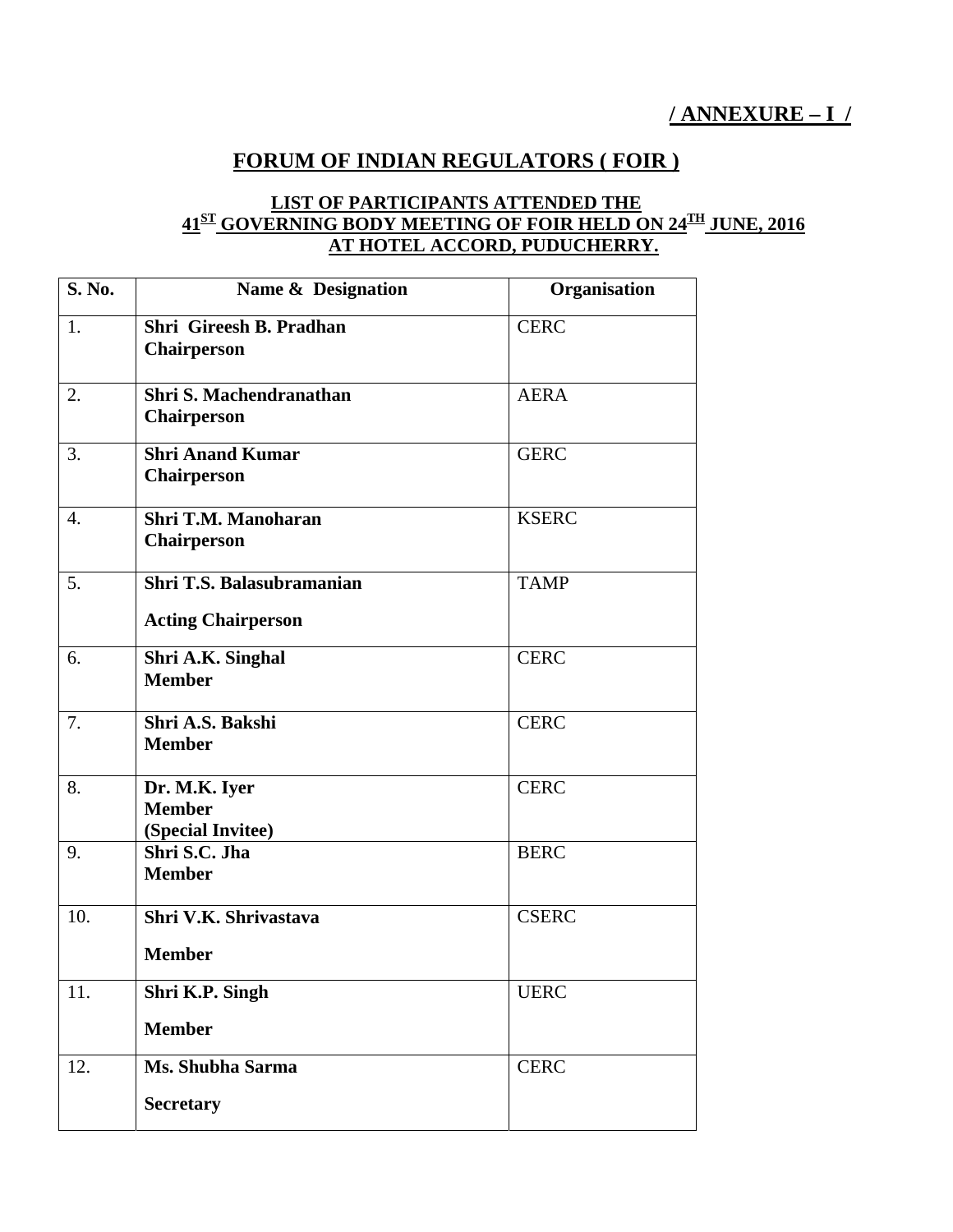**Jt. Chief (RA)** 

## **/ ANNEXURE – II /**

# **PROPOSED GOVERNING BODY OF "FOIR" 2016 - 17**

| <b>Name &amp; Designation</b>                        | Date of Appointment in<br><b>Regulatory</b><br>Commission /<br><b>Authority</b> | <b>Date of Retirement in</b><br><b>Regulatory Commission /</b><br><b>Authority</b> |
|------------------------------------------------------|---------------------------------------------------------------------------------|------------------------------------------------------------------------------------|
| Hony. Chairman (One Post)                            |                                                                                 |                                                                                    |
| Mr. Gireesh B. Pradhan, Chairperson,<br><b>CERC</b>  | 22.10.2013                                                                      | 19.12.2017                                                                         |
| Hony. Vice-Chairman (Six Posts)                      |                                                                                 |                                                                                    |
| Mr. S. Machendranathan, Chairperson,<br><b>AERA</b>  | 09.03.2015                                                                      | 06.03.2019                                                                         |
| Mr. Devender Kumar Sikri, Chairperson, CCI<br>(Fin.) | 11.01.2016                                                                      | 12.07.2018                                                                         |
| Mr. Anand Kumar, Chairperson, GERC                   | 02.08.2011                                                                      | 04.04.2021                                                                         |
| Mr. Satya Prakash Nanda, Chairperson,<br><b>OERC</b> | 13.10.2011                                                                      | 12.10.2016*                                                                        |
| Mr. T.M. Manoharan, Chairperson, KSERC               | 11.01.2013                                                                      | 02.05.2017                                                                         |
| Chairperson, TAMP                                    |                                                                                 |                                                                                    |
| <b>Hony. Members (Eight Posts)</b>                   |                                                                                 |                                                                                    |
| Mr. S.C. Jha, Member, BERC                           | 30.08.2011                                                                      | 17.07.2016**                                                                       |
| Mr., V.K. Shrivastava, Member, CSERC                 | 11.01.2012                                                                      | 28.10.2016***                                                                      |
| Mr. Sivapada Swain, Member, OERC                     | 09.04.2012                                                                      | 23.02.2017*****                                                                    |
| Mr. K.P. Singh, Member, UERC                         | 25.05.2012                                                                      | 04.01.2017****                                                                     |
| Vacant, Central Infrastructure Sector                |                                                                                 |                                                                                    |
| Vacant, Financial Sector                             |                                                                                 |                                                                                    |
| <b>Hony. Secretary</b>                               |                                                                                 |                                                                                    |
| Mr. A.K. Singhal, Member, CERC                       | 09.10.2013                                                                      | 08.10.2018                                                                         |
| <b>Hony. Treasurer</b>                               |                                                                                 |                                                                                    |
| Mr. A.S. Bakshi, Member, CERC                        | 05.08.2014                                                                      | 23.07.2018                                                                         |